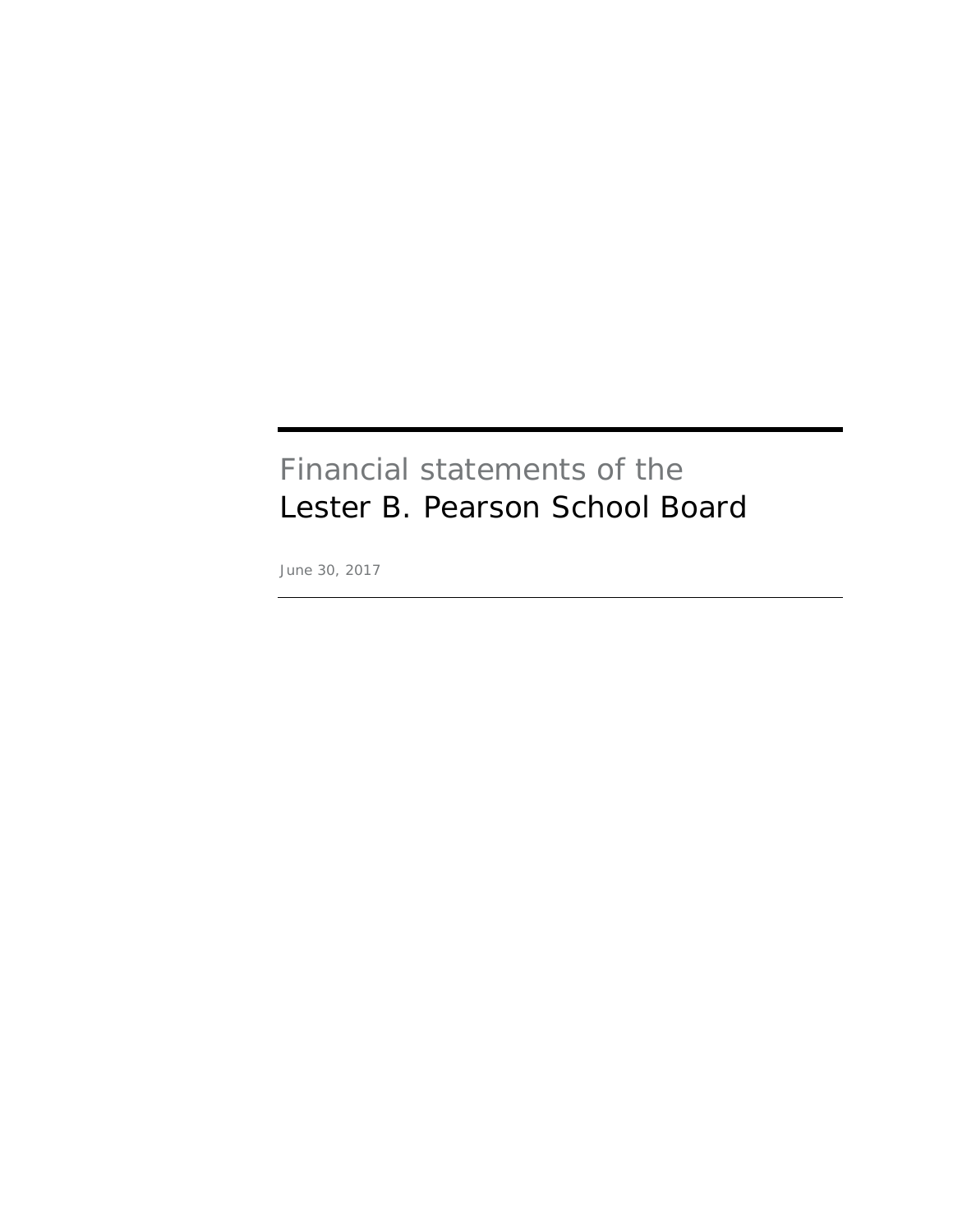| Financial statements |
|----------------------|
|                      |
|                      |
|                      |
|                      |
|                      |
|                      |
|                      |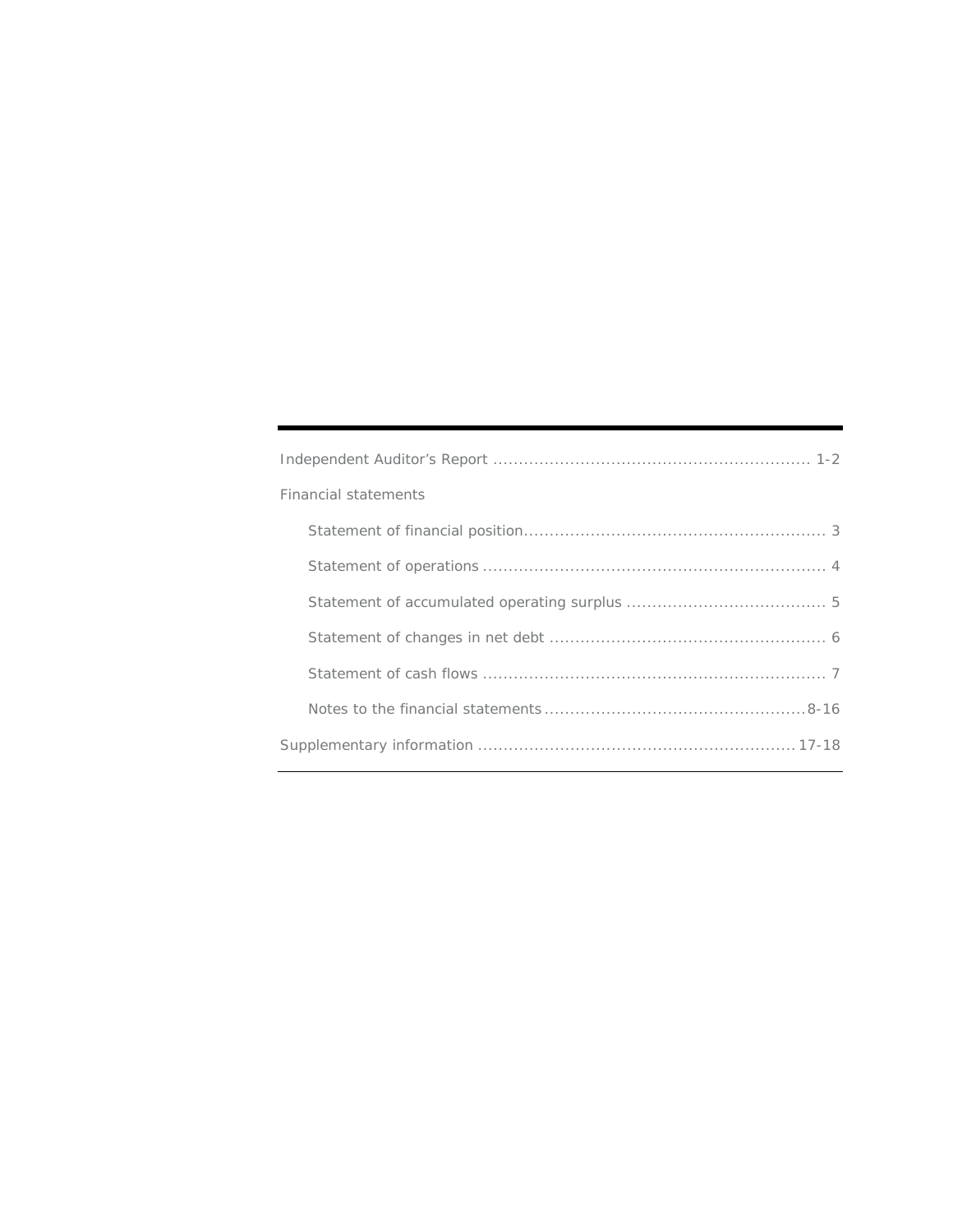# **Deloitte.**

Deloitte LLP La Tour Deloitte 1190 Avenue des Canadiens-de-Montréal Suite 500 Montréal QC H3B 0M7 Canada

Tel: 514-393-7115 Fax: 514-390-4116 www.deloitte.ca

# **Independent Auditor's Report**

To the Council of Commissioners of Lester B. Pearson School Board

We have audited the accompanying financial statements of Lester B. Pearson School Board, which comprise the statement of financial position as at June 30, 2017 and the statements of operations, accumulated operating surplus, changes in net debt and cash flows for the year then ended, and a summary of significant accounting policies and other explanatory information.

#### **Management's Responsibility for the Financial Statements**

Management is responsible for the preparation and fair presentation of these financial statements in accordance with Canadian public sector accounting standards and for such internal control as management determines is necessary to enable the preparation of financial statements that are free from material misstatement, whether due to fraud or error.

#### **Auditor's Responsibility**

Our responsibility is to express an opinion on these financial statements based on our audit. We conducted our audit in accordance with Canadian generally accepted auditing standards. Those standards require that we comply with ethical requirements and plan and perform the audit to obtain reasonable assurance about whether the financial statements are free from material misstatement.

An audit involves performing procedures to obtain audit evidence about the amounts and disclosures in the financial statements. The procedures selected depend on the auditor's judgment, including the assessment of the risks of material misstatement of the financial statements, whether due to fraud or error. In making those risk assessments, the auditor considers internal control relevant to the entity's preparation and fair presentation of the financial statements in order to design audit procedures that are appropriate in the circumstances, but not for the purpose of expressing an opinion on the effectiveness of the entity's internal control. An audit also includes evaluating the appropriateness of accounting policies used and the reasonableness of accounting estimates made by management, as well as evaluating the overall presentation of the financial statements.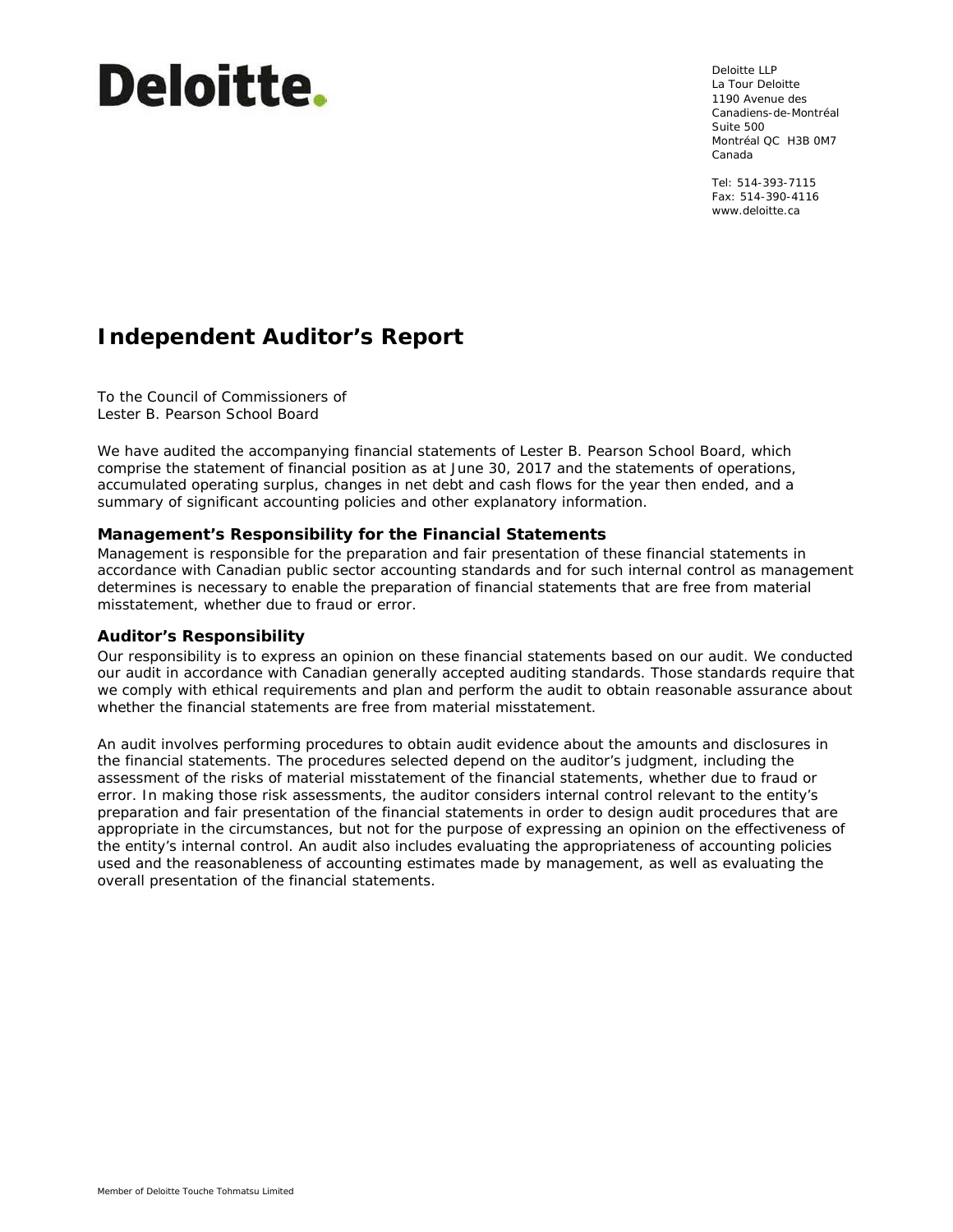We believe that the audit evidence we have obtained is sufficient and appropriate to provide a basis for our audit opinion.

#### **Opinion**

In our opinion, the financial statements present fairly, in all material respects, the financial position of Lester B. Pearson School Board as at June 30, 2017 and the results of its activities, changes in its net debt and its cash flows for the year then ended in accordance with Canadian public sector accounting standards.

#### **Others Matters**

The financial statements of Lester B. Pearson School Board for the year ended June 30, 2016, were audited by another auditor who expressed an unmodified opinion on October 7, 2016.

Lester B. Pearson School Board has prepared another set of financial statements for the year ended June 30, 2017, in accordance with Canadian public sector accounting standards, to conform to the mandatory format prescribed by the Ministère de l'Éducation et de l'Enseignement supérieur, on which we issued an Auditor's Report to the Council of Commissioners of Lester B. Pearson School Board dated October 13, 2017.

 $D$ olonte LLP

October 13, 2017

 $\_$ 

<sup>1</sup> CPA auditor, CA, public accountancy permit No. A110078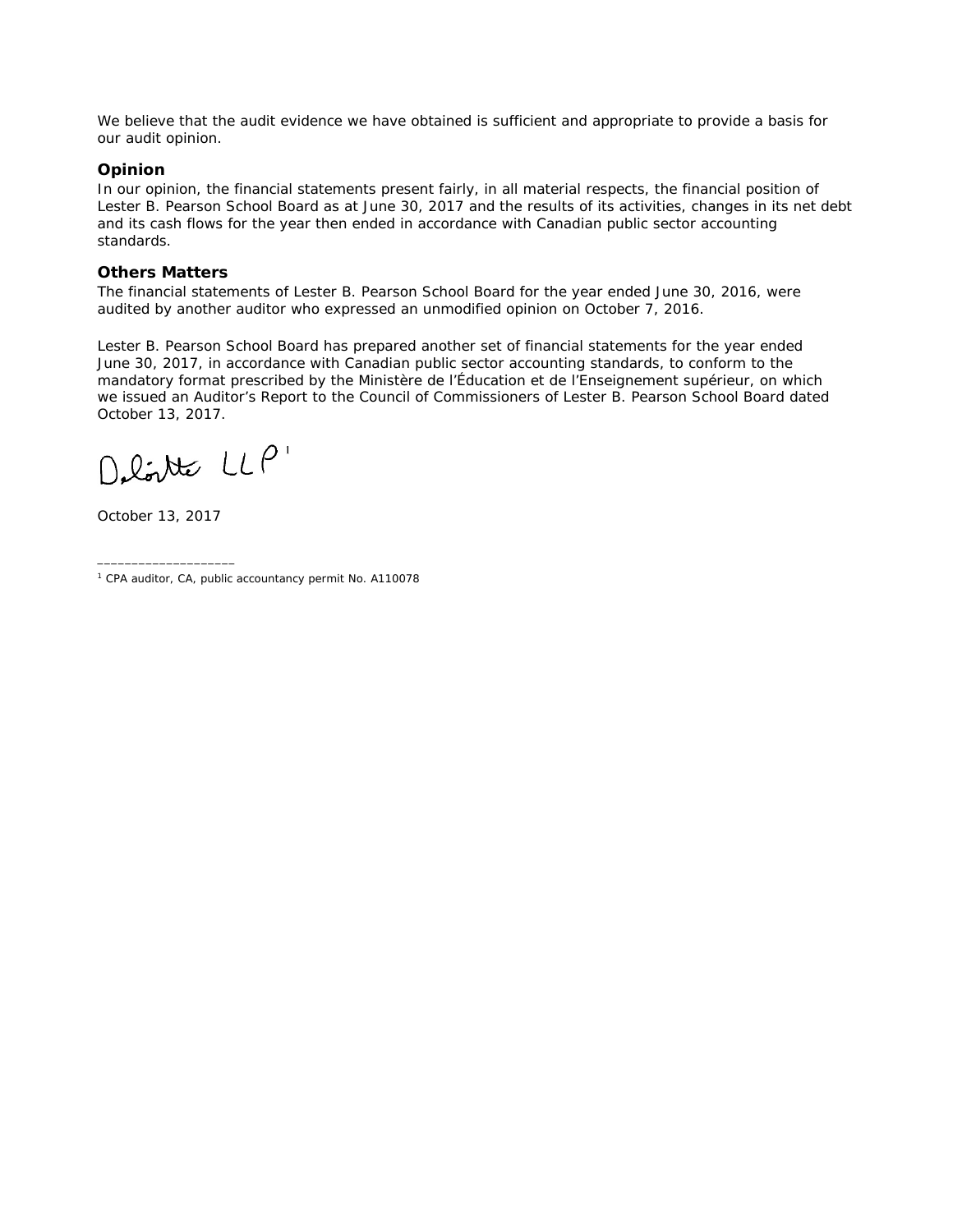**Statement of financial position**  As at June 30, 2017

|                                                                            | <b>Notes</b>   | 2017            | 2016            |
|----------------------------------------------------------------------------|----------------|-----------------|-----------------|
|                                                                            |                | \$              | \$              |
|                                                                            |                |                 |                 |
| <b>Financial assets</b>                                                    |                |                 |                 |
| Cash                                                                       |                | 2,110,357       | 1,553,738       |
| Operating grants receivable                                                | $\overline{4}$ | 32,522,404      | 31,327,053      |
| Grants receivable specific to the acquisition of property<br>and equipment |                |                 | 90,306          |
| Financing grants receivable                                                |                | 34,113,080      | 33, 165, 672    |
| Accounts receivable                                                        | 5              | 19,252,033      | 9,156,684       |
|                                                                            |                | 87,997,874      | 75,293,453      |
|                                                                            |                |                 |                 |
| <b>Liabilities</b>                                                         |                |                 |                 |
| Accounts payable and accrued liabilities                                   | 6              | 52,760,038      | 44,690,970      |
| Deferred contributions related to property and                             |                |                 |                 |
| equipment acquisitions                                                     | $\overline{7}$ | 6,200,859       | 6,559,307       |
| Deferred revenues                                                          |                | 8,661,953       | 7,478,514       |
| Accrued employee future benefits                                           | 8              | 17,266,603      | 16,869,021      |
| <b>Environmental liabilities</b>                                           |                | 2,190,170       | 2,647,309       |
| Other liabilities                                                          | 9              | 203,598,022     | 204,349,826     |
|                                                                            |                | 290,677,645     | 282,594,947     |
|                                                                            |                |                 |                 |
| Net debt                                                                   |                | (202, 679, 771) | (207, 301, 494) |
|                                                                            |                |                 |                 |
| <b>Non-financial assets</b>                                                |                |                 |                 |
| Property and equipment                                                     | 10             | 237,986,443     | 236,691,783     |
| Prepaid expenditures                                                       |                | 51,326          | 132,732         |
|                                                                            |                | 238,037,769     | 236,824,515     |
|                                                                            |                |                 |                 |
| <b>Accumulated operating surplus</b>                                       |                | 35,357,998      | 29,523,021      |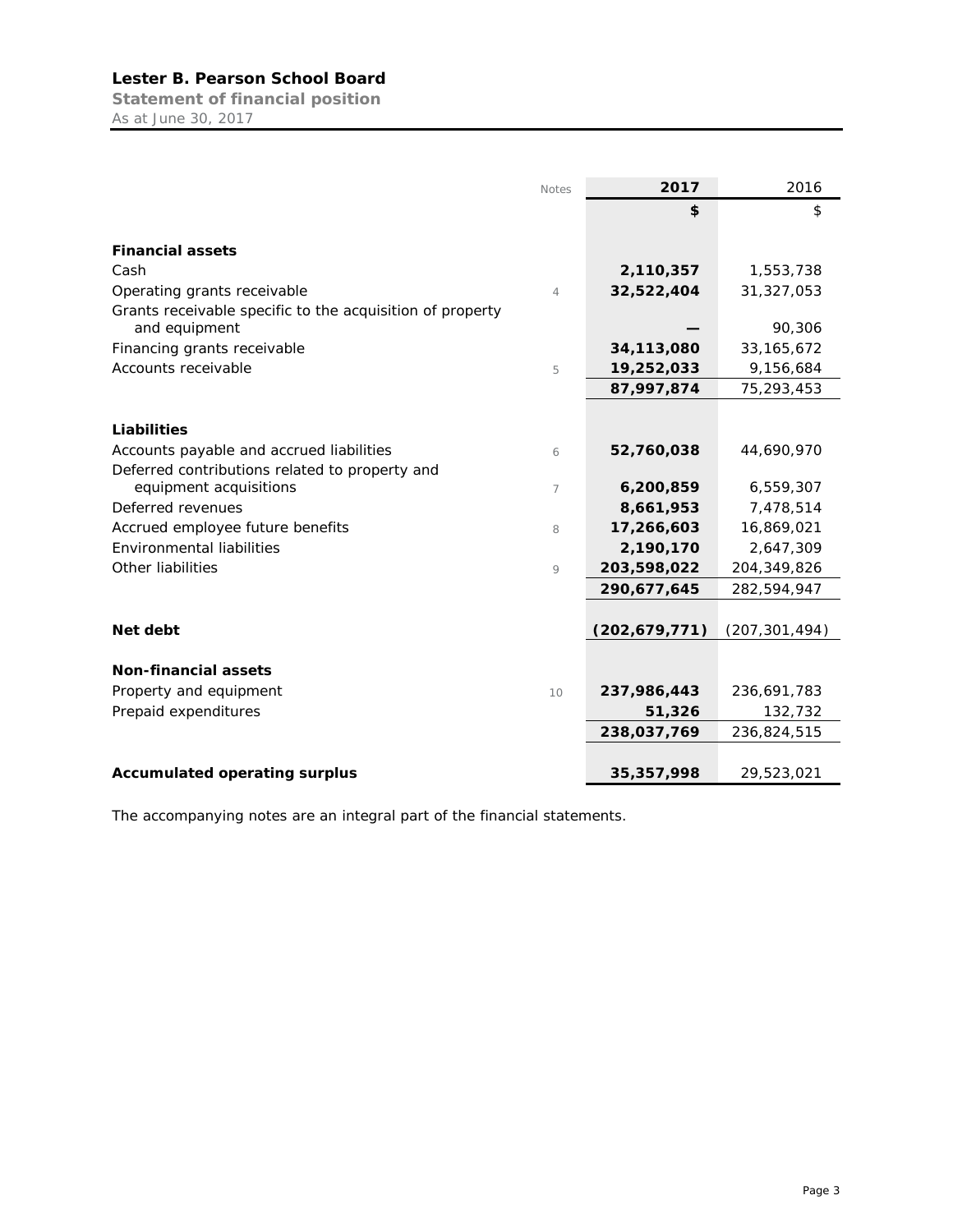**Statement of operations**  Year ended June 30, 2017

|                                                | 2017        | 2016          |
|------------------------------------------------|-------------|---------------|
|                                                | \$          | \$            |
|                                                |             |               |
| <b>Revenues</b>                                |             |               |
| Ministère de l'Éducation et de l'Enseignement  |             |               |
| supérieur (MEES) operating grants              | 176,575,425 | 159,035,962   |
| School taxes                                   | 62,439,428  | 61,602,761    |
| Other operating revenues                       | 55,387,977  | 58,099,197    |
| Transportation grants - MEES                   | 5,532,463   | 5,443,445     |
|                                                | 299,935,293 | 284, 181, 365 |
|                                                |             |               |
| <b>Expenditures</b>                            |             |               |
| Teaching services                              | 142,852,024 | 134,505,319   |
| Educational support activities                 | 67,564,443  | 66,913,144    |
| Extra-curricular activities                    | 11,919,589  | 11,713,721    |
| Transportation                                 | 13,374,671  | 13, 151, 877  |
| Administrative activities                      | 11,898,668  | 11,634,389    |
| Energy                                         | 5,275,588   | 5,623,127     |
| Amortization of property and equipment         | 13,557,521  | 13,105,553    |
| Maintenance and caretaking                     | 15,094,857  | 14,930,917    |
| Financing costs                                | 197,137     | 268,213       |
| Subsidized schools in the public interest      | 9,832,021   | 9,107,237     |
| Other                                          | 1,964,096   | 4, 163, 263   |
| Net change in accrued employee future benefits | 397,582     | 988,343       |
| Losses on disposals of property and equipment  | 172,119     |               |
|                                                | 294,100,316 | 286, 105, 103 |
|                                                |             |               |
| Excess (deficit) of revenues over expenditures | 5,834,977   | (1,923,738)   |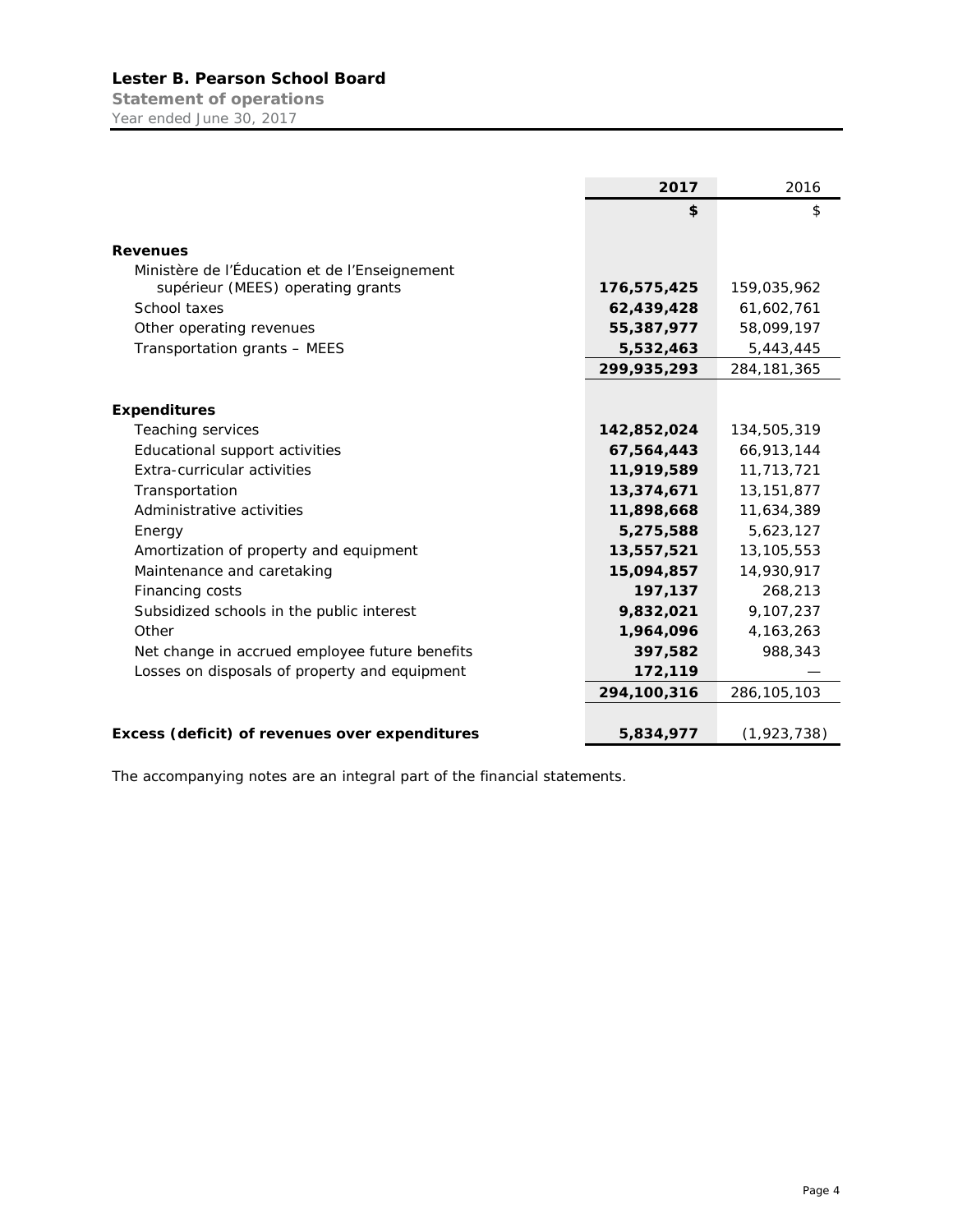**Statement of accumulated operating surplus**  Year ended June 30, 2017

|                                                  | 2017       | 2016        |
|--------------------------------------------------|------------|-------------|
|                                                  | \$         |             |
|                                                  |            |             |
| Accumulated operating surplus, beginning of year | 29,523,021 | 31,446,759  |
| Excess (deficit) of revenues over expenditures   | 5,834,977  | (1,923,738) |
| Accumulated operating surplus, end of the year   | 35,357,998 | 29,523,021  |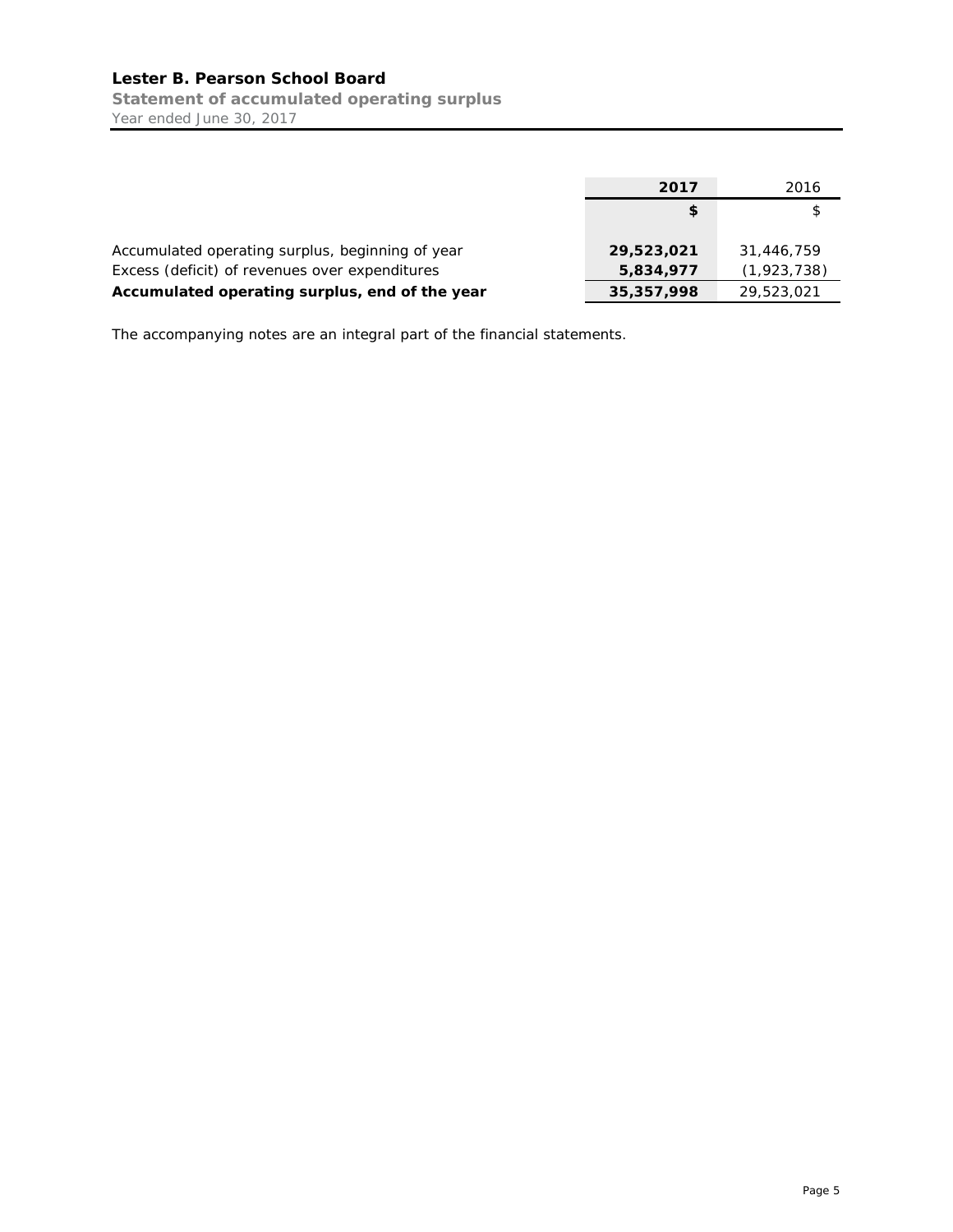**Statement of changes in net debt**  Year ended June 30, 2017

|                                                 | 2017            | 2016            |
|-------------------------------------------------|-----------------|-----------------|
|                                                 | \$              | \$              |
|                                                 |                 |                 |
| Net debt, beginning of year                     | (207, 301, 494) | (203, 638, 403) |
|                                                 |                 |                 |
| Excess (deficit) of revenues over expenditures  | 5,834,977       | (1,923,738)     |
|                                                 |                 |                 |
| Changes due to property and equipment           |                 |                 |
| Property and equipment purchases                | (18, 409, 092)  | (14, 873, 018)  |
| Amortization of property and equipment          | 13,557,521      | 13,105,553      |
| Losses on disposals of property and equipment   | 172,119         |                 |
| Proceeds on disposals of property and equipment | 3,384,792       |                 |
|                                                 | (1, 294, 660)   | (1, 767, 465)   |
|                                                 |                 |                 |
| Changes due to prepaid expenditures             | 81,406          | 28,112          |
|                                                 |                 |                 |
| Decrease (increase) in net debt                 | 4,621,723       | (3,663,091)     |
| Net debt, end of year                           | (202, 679, 771) | (207, 301, 494) |

The accompanying notes are an integral part of the financial statements.

Approved by the Board

\_\_\_\_\_\_\_\_\_\_\_\_\_\_\_\_\_\_\_\_\_\_\_\_\_\_\_\_\_\_\_\_\_\_\_\_\_\_\_\_\_\_ , Director

\_\_\_\_\_\_\_\_\_\_\_\_\_\_\_\_\_\_\_\_\_\_\_\_\_\_\_\_\_\_\_\_\_\_\_\_\_\_\_\_\_\_ , Director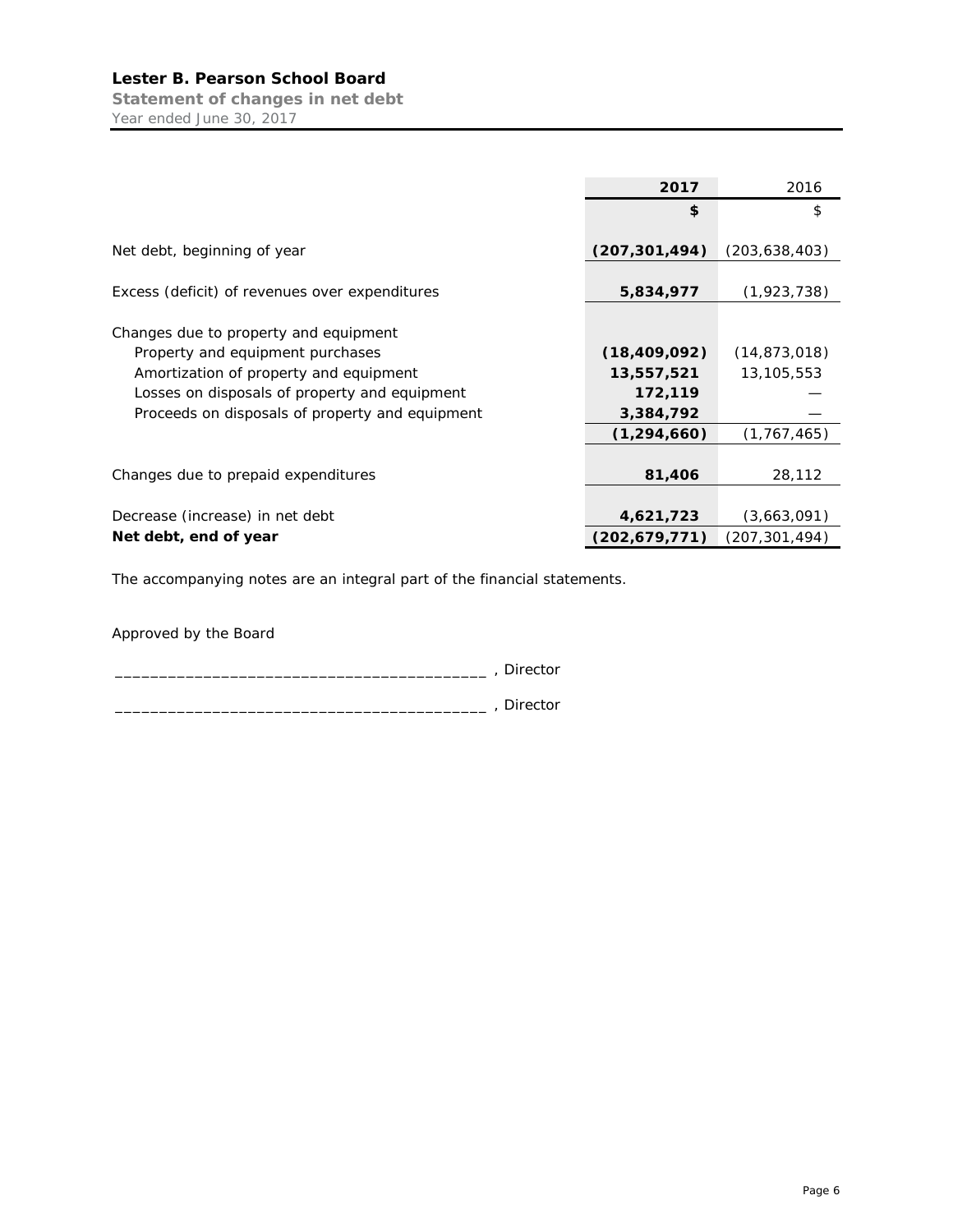**Statement of cash flows**  Year ended June 30, 2017

|                                                 | 2017           | 2016         |
|-------------------------------------------------|----------------|--------------|
|                                                 | \$             | \$           |
|                                                 |                |              |
| <b>Operating activities</b>                     |                |              |
| Excess (deficit) of revenues over expenditures  | 5,834,977      | (1,923,738)  |
| Non-cash items                                  |                |              |
| Doubtful accounts                               | 7,913          | 500,247      |
| Accrued employee future benefits                | 397,582        | 988,342      |
| Prepaid expenditures                            | 81,406         | 28,112       |
| Amortization of deferred contributions related  |                |              |
| to property and equipment acquisitions          | (367, 835)     | (378, 446)   |
| Amortization of property and equipment          | 13,557,521     | 13,105,553   |
| Losses on disposals of property and equipment   | 172,119        |              |
| Changes due to operating assets and liabilities | (1,806,395)    | 5,152,389    |
| Cash flows from operating activities            | 17,877,288     | 17,472,459   |
|                                                 |                |              |
| <b>Investing activities</b>                     |                |              |
| Additions to property and equipment             | (20, 705, 461) | (15,667,570) |
| Proceeds on disposals of property and equipment | 3,384,792      |              |
| Cash flows from investing activities            | (17, 320, 669) | (15,667,570) |
|                                                 |                |              |
| Net increase in cash                            | 556,619        | 1,804,889    |
| Cash (bank overdraft), beginning of year        | 1,553,738      | (251, 151)   |
| Cash, end of year                               | 2,110,357      | 1,553,738    |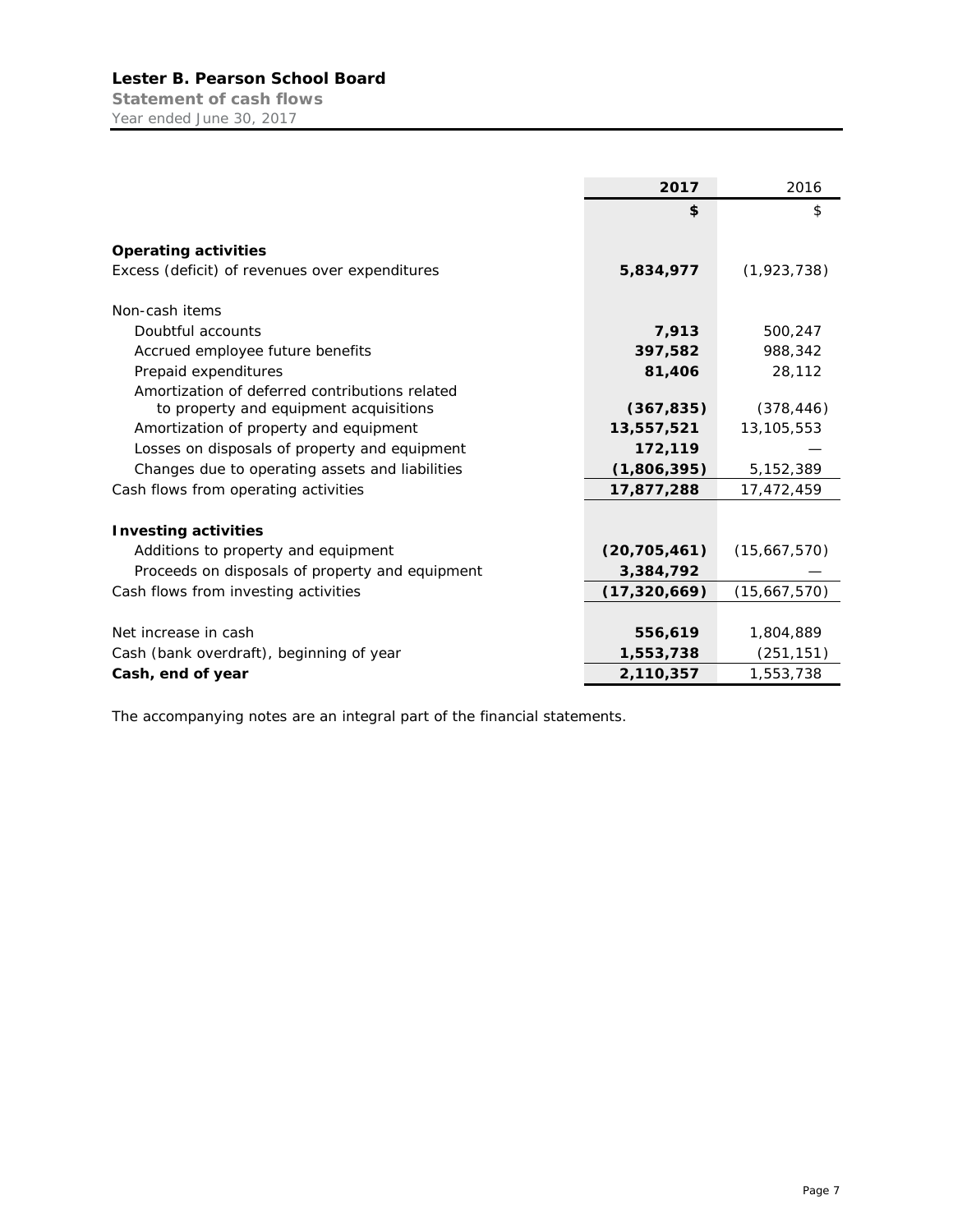#### **1. Governing statutes**

The Lester B. Pearson School Board (the "School Board") was incorporated under decree 1014-97 on August 13, 1997 of the *Education Act.* The financial statements have been prepared to satisfy the requirements of Section 284 of the *Education Act* (L.R.Q., c. I-13.3).

#### **2. Significant accounting policies**

The financial statements are prepared by the School Board in accordance with Canadian public sector accounting standards in the *CPA Canada Public Sector Accounting Handbook*, and the use of any other source of generally accepted accounting principles must be consistent with these standards. The information provided in the financial statements is based on best judgments and estimates.

#### *Accounting estimates*

The preparation of the School Board's financial statements in accordance with Canadian public sector accounting standards requires management to make estimates and assumptions that affect the recognition of assets and liabilities, presentation of assets and contingent liabilities at the date of the financial statements and the recognition of revenues and expenditures for the period presented in the financial statements. Estimates and assumptions were used to evaluate the main items, such as useful lives of property and equipment, accrued liabilities, accrued employee future benefits, CNESST's retrospective program provision and environmental liabilities. Actual results may differ from management's best estimates.

#### *Financial assets*

#### *Cash and cash equivalents*

The School Board's policy is to present in cash and cash equivalents bank balances, including bank overdrafts whose balances fluctuate frequently from being positive to overdrawn.

#### *Accounts receivable*

Accounts receivable, excluding commodity taxes receivable, are initially recorded at cost and revalued at the net recoverable value with the use of an allowance for doubtful accounts. The annual variation of this provision is included in expenditures.

#### *Liabilities*

#### *Pension plans*

Members of the School Board's staff participate in the Régime de retraite des employés du gouvernement et des organismes publics (RREGOP), the Régime de retraite des enseignants (RRE) or the Régime de retraite du personnel d'encadrement (RRPE). These multiemployer plans are defined benefit plans with guaranteed retirement and death benefits. The School Board's contributions to these government retirement plans are assumed by the Government of Québec and are not included in the financial statements.

#### *Employee future benefits*

Long-term obligations under other employee benefit plans, such as sick leave, vacation, accumulated overtime, wages insurance coverage and other benefits (maternity and paternity leave) are recognized at cost in liabilities. The annual change in the provisions is recognized in expenditures.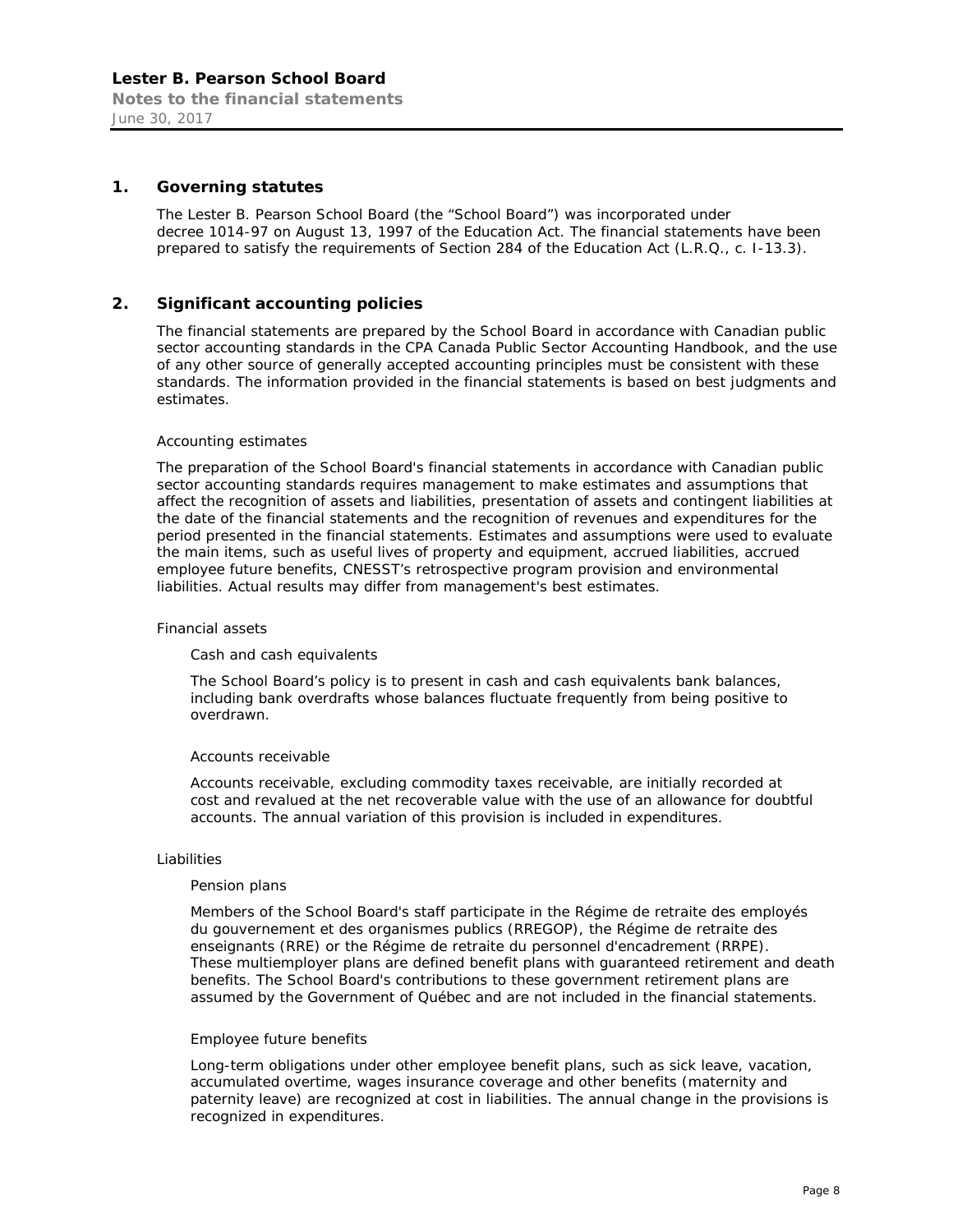**Notes to the financial statements**  June 30, 2017

# **2. Significant accounting policies (continued)**

#### *Liabilities (continued)*

#### *Environmental liabilities*

Obligations to restore contaminated sites are recognized when the School Board is likely to assume responsibility inasmuch as the contamination exceeds the environmental standard and the amount can be reasonably estimated. The contaminated sites liability includes the estimated costs of managing and restoring contaminated sites. The School Board used various methods to estimate these restoration and management costs, including characterization studies and comparative analyses. For each contaminated site, the estimated cost has been raised to reflect the degree of accuracy associated with the method used. The cost estimates are determined using the best available information and are reviewed annually.

#### *Non-financial assets*

#### *Property and equipment*

Property and equipment are non-financial assets acquired, built, developed or improved, whose useful life extends beyond the period, and are intended to be used sustainably for the production of goods or delivery of service.

Property and equipment are recognized at cost. With the exception of land, the cost of property and equipment is amortized using the straight-line method over the following periods:

| Land development                          | 10 or 20 years |
|-------------------------------------------|----------------|
| Buildings and major building improvements | 15 to 50 years |
| Material and equipment                    | 3 to 15 years  |
| Specialized pedagogical equipment         | 10 or 20 years |
| Complex networks                          | 20 years       |

Property and equipment under construction, development or improvement are not amortized until they are put into service.

Property and equipment acquired by donation or for a nominal value are recognized at fair value at the time of acquisition with the corresponding liability in deferred contributions, except for land where the contributions are recognized in revenues in the year of acquisition. Deferred contributions are gradually transferred to the operating results and amortized on the same basis and over the same period as the related property and equipment.

If circumstances indicate that an item of property and equipment no longer contributes to the School Board's ability to provide goods and services or that the value of the item's future economic benefits is less than its net carrying amount, the cost of the item of property and equipment is reduced to reflect the decline in value.

#### *Prepaid expenditures*

Prepaid expenditures represent payments made before the financial year-end for services from which the School Board will benefit from during or beyond the upcoming financial year. These costs will be added to the expenditures when the School Board benefits from the services paid for.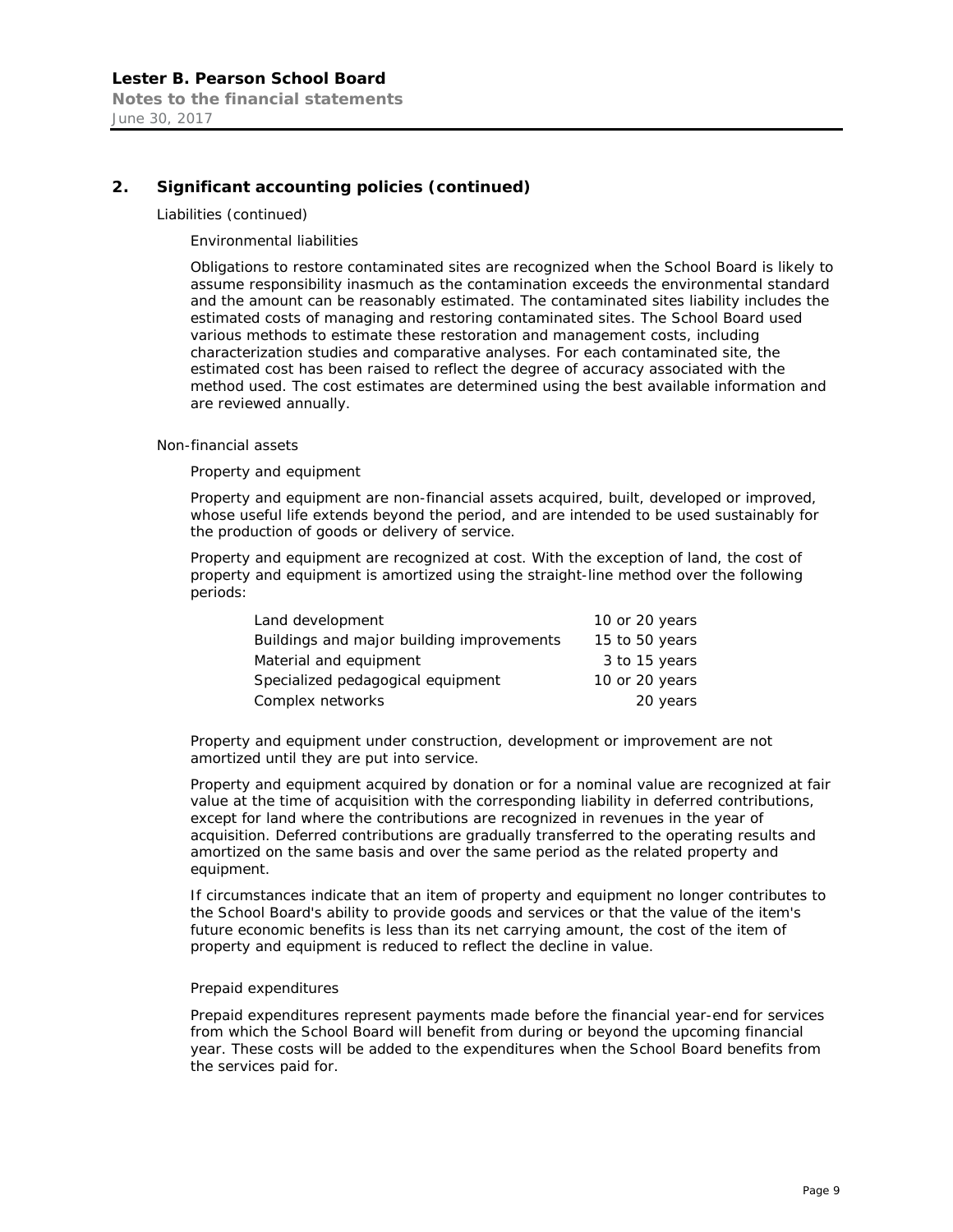**Notes to the financial statements**  June 30, 2017

# **2. Significant accounting policies (continued)**

#### *Revenue*

#### *Deferred contributions and grants*

Grants received from the MEES are recognized in the year during which the School Board meets the eligibility criteria prescribed in the budget rules for that year. Grant revenues received from the MEES in accordance with the provisions set out in the budget rules are not deferred, with the exception of allocations paid for professional development activities and intended to satisfy the provisions of the collective agreements.

Grants used to acquire property and equipment that constitute transfer payments are recognized when the grants are authorized and the School Board has met any and all eligibility criteria. They are presented as "Deferred contributions related to property and equipment acquisitions" when they contain stipulations that create an obligation that meets the definition of a liability. Grant revenue is recognized in income, under "Amortization of deferred contributions related to property and equipment acquisitions," as the related liability is settled.

Other contributions used to acquire property and equipment that do not constitute transfer payments are deferred and presented under "Deferred contributions related to property and equipment acquisitions" and are recognized as revenue under "Amortization of deferred revenues related to property and equipment acquisitions" for the year during which the resources are used for the prescribed purposes.

#### *School taxes*

Revenues from school taxes are recognized for the period covered by the collection roll. Changes to property assessment rolls are recognized when assessment certificates are issued. The annual school tax bill covers the periods of July  $1<sup>st</sup>$  to June 30<sup>th</sup>. School taxes are levied on the adjusted value, which is determined by applying the average variation, over three years, between the effective standardized value as at December 31 of the final year in the preceding roll and the amount indicated in the new roll taking effect on January  $1<sup>st</sup>$ . Payments in lieu of school taxes are recognized for the year in which the amounts were received.

School tax revenues and grants in lieu of taxes are managed by the Comité de gestion de la taxe scolaire de l'île de Montréal (CGTSIM) and recognized according to the share allocated and confirmed by the CGTSIM.

#### *Sales of goods and services and miscellaneous revenues*

Revenues are recognized in the year during which the transactions or related facts occur.

#### *Expenses*

Expenses include the cost of goods consumed and services obtained during the year, regardless of whether or not any payment was made or any invoice received, as well as the amortization of the cost of the capital assets for the year.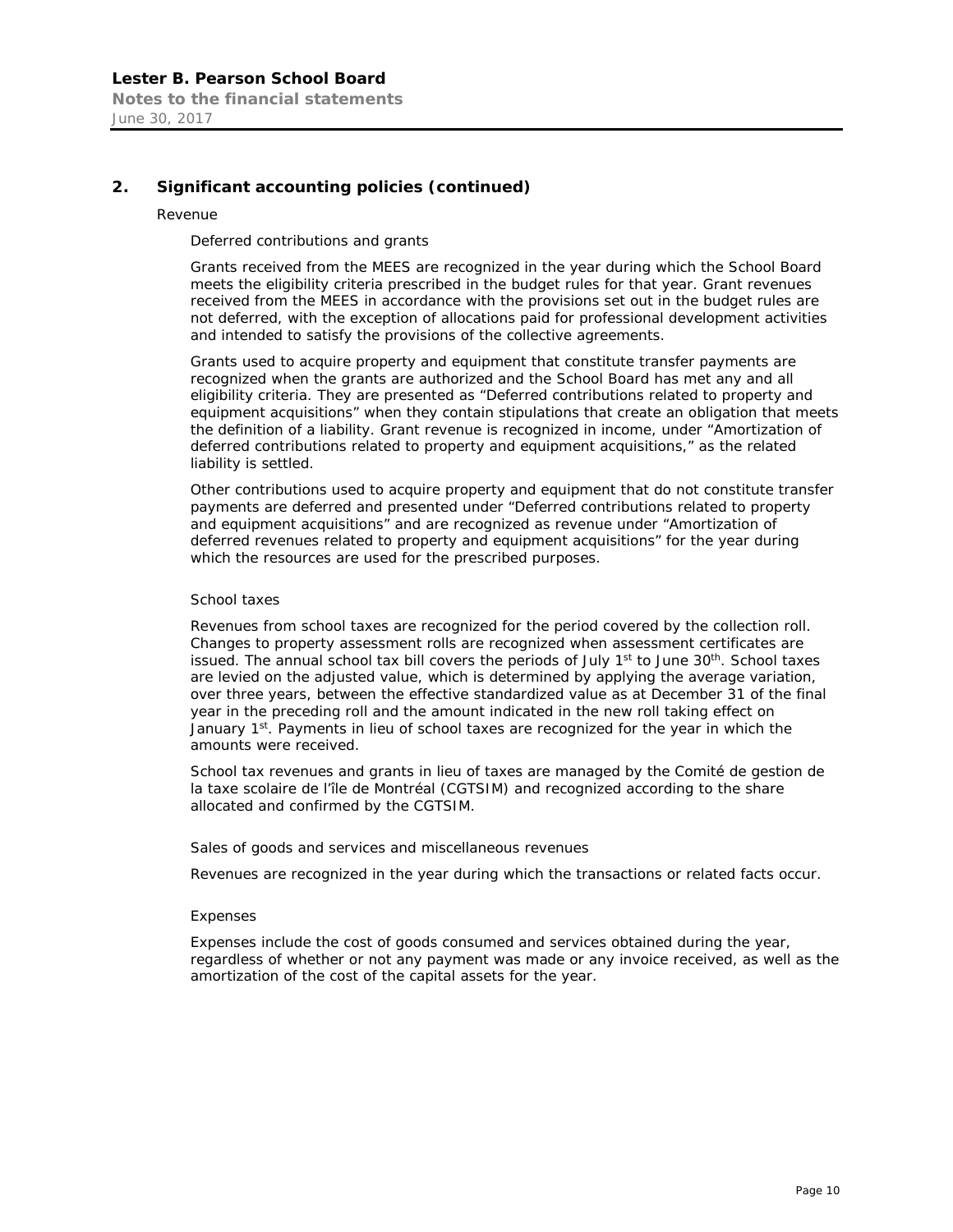#### **3. Budget forecast presentation**

Under the *Education Act* (L.R.Q., c. I-13.3), the School Board has prepared budget forecasts for the current year which were duly adopted by the Council of Commissioners.

These budget data are not prepared with the same level of detail as the actual data presented in the financial statements.

The summary of budget forecasts initially adopted by the Council of Commissioners is compared with the corresponding actual data:

|                                                            | 2016-2017     |               |
|------------------------------------------------------------|---------------|---------------|
|                                                            | <b>Budget</b> | Actual        |
|                                                            | \$            | \$            |
|                                                            |               |               |
| <b>Revenues</b>                                            |               |               |
| MEES operating grants                                      | 181,616,809   | 182, 107, 888 |
| Other grants and contributions                             | 2,501,109     | 3,086,430     |
| School taxes                                               | 61,757,069    | 62,439,428    |
| Tuition and course-related fees                            | 6,592,498     | 10,985,589    |
| Sales of goods and services                                | 20,820,000    | 25,897,604    |
| Other revenues                                             | 14,012,354    | 15,050,519    |
| Amortization of deferred contributions related to property |               |               |
| and equipment                                              | 369,681       | 367,835       |
|                                                            | 287,669,520   | 299,935,293   |
|                                                            |               |               |
| <b>Expenditures</b>                                        |               |               |
| Teaching services                                          | 145,603,010   | 142,852,024   |
| Educational support activities                             | 57,928,627    | 67,564,443    |
| Extra-curricular activities                                | 24,867,877    | 25,294,260    |
| Administrative activities                                  | 12,248,738    | 11,898,668    |
| Property and equipment activities                          | 32,931,734    | 33,927,966    |
| Other                                                      | 13,714,534    | 11,993,254    |
| Net change in the accrued provision for fringe benefits    | 375,000       | 397,582       |
| Losses on disposals of property and equipment              |               | 172,119       |
|                                                            | 287,669,520   | 294,100,316   |
| Excess of revenues over expenditures                       |               | 5,834,977     |

#### **4. Operating grants receivable**

|                                                               | 2017       | 2016       |
|---------------------------------------------------------------|------------|------------|
|                                                               | \$         | \$         |
|                                                               |            |            |
| <b>MEES</b>                                                   |            |            |
| Youth, adult education and vocational                         | 19,299,018 | 18,894,780 |
| Subsidy - financing (employee future benefits)                | 12,641,226 | 12,693,484 |
| Debt service                                                  | 71,718     | 128,730    |
| Transportation                                                | (386, 386) | (444, 992) |
| Contaminated lands                                            | 851,859    | 55,051     |
| Other grants                                                  | 39,332     |            |
| Ministère du Travail, de l'Emploi et de la Solidarité sociale | 5,637      |            |
|                                                               | 32,522,404 | 31,327,053 |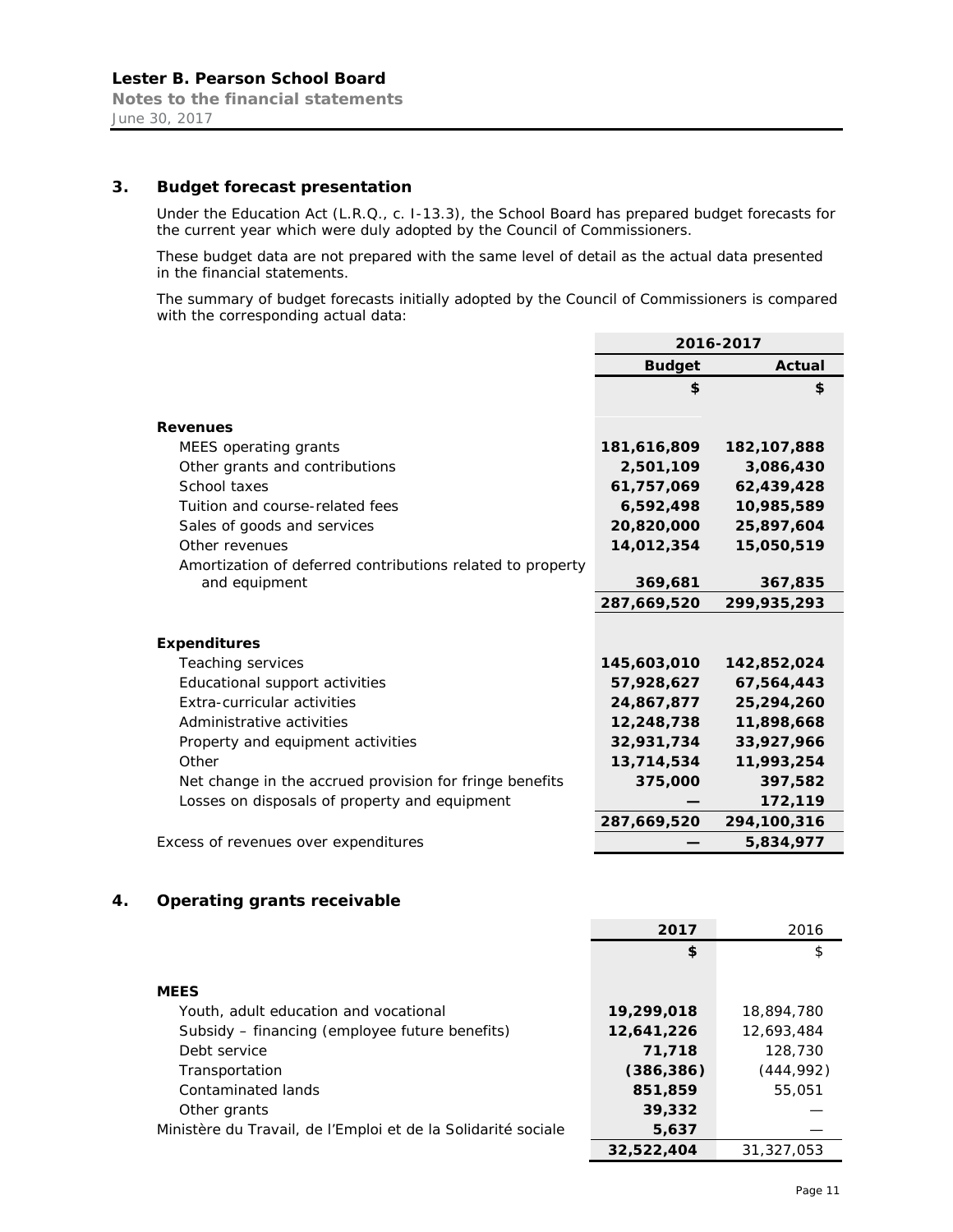**Notes to the financial statements**  June 30, 2017

#### **5. Accounts receivable**

|                             | 2017       | 2016      |
|-----------------------------|------------|-----------|
|                             | \$         | \$        |
|                             |            |           |
| Accounts receivable – other | 18,104,376 | 8,161,321 |
| Sabbatical leave receivable | 78,611     | 143,942   |
| Commodity taxes receivable  | 1,069,046  | 851,421   |
|                             | 19,252,033 | 9,156,684 |

# **6. Accounts payable and accrued liabilities**

|                                          | 2017       | 2016       |
|------------------------------------------|------------|------------|
|                                          | \$         | \$         |
|                                          |            |            |
| Advance from the CGTSIM                  | 9,025,080  | 225,558    |
| Accounts payable and accrued liabilities | 13,254,657 | 12,749,172 |
| Salaries and benefits payable            | 27,715,756 | 27,728,243 |
| Sabbatical leave payable                 | 1,579,225  | 1,549,124  |
| Holdbacks on contracts                   | 1,175,320  | 2,423,873  |
| Deposits on tenders                      | 10,000     | 15,000     |
|                                          | 52,760,038 | 44,690,970 |

# **7. Deferred contributions related to property and equipment acquisitions**

|                                                            | 2017       | 2016       |
|------------------------------------------------------------|------------|------------|
|                                                            | \$         |            |
|                                                            |            |            |
| Balance, beginning of year                                 | 6,559,307  | 6,776,531  |
| Revenues recognized as deferred contributions              | 9,387      | 161,222    |
| Deferred contributions recognized as revenues for the year | (367, 835) | (378, 446) |
| Balance, end of year                                       | 6,200,859  | 6,559,307  |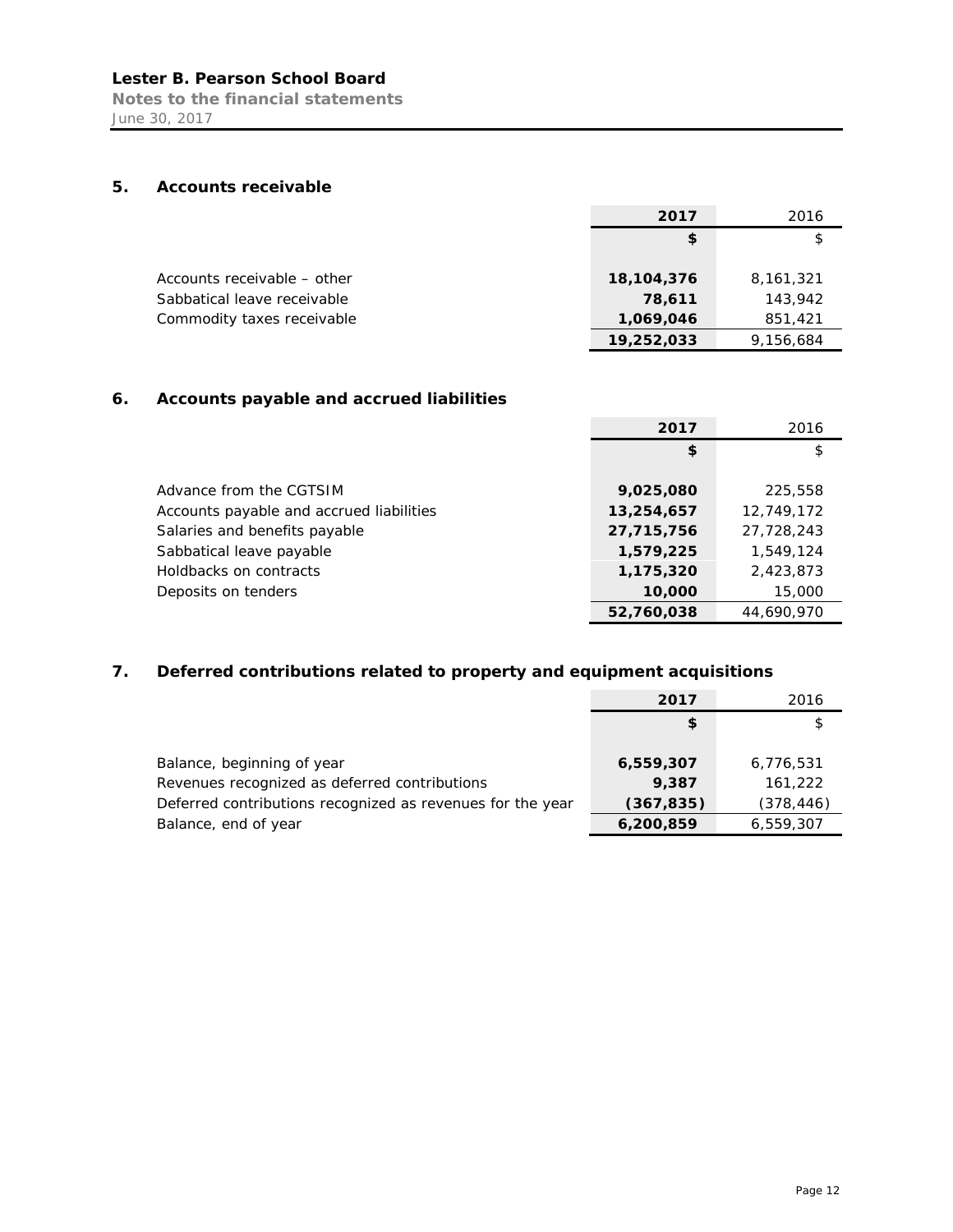**Notes to the financial statements**  June 30, 2017

# **8. Accrued employee future benefits**

The School Board's long-term obligations relating to employee benefits include a program under which sick leave is accumulated in accordance with the various collective agreements in effect. Until June 30, 2016, this program allowed some employees to accumulate unused sick days to which they were entitled each year and to receive a cash payment in the event of cessation of employment, retirement or death. Moreover, employees who decide to take early retirement can elect to use these accumulated sick days as fully remunerated days of absence. Since July 1, 2016, it is no longer possible for employees to accumulate their sick days acquired after that date. Any unused sick days on June 30th will be paid out annually as at that date.

|                                                          | 2017       | 2016       |
|----------------------------------------------------------|------------|------------|
|                                                          | \$         | \$         |
|                                                          |            |            |
| Sick leave                                               | 6,826,316  | 7,043,791  |
| Vacation                                                 | 5,962,932  | 5,914,921  |
| Fringe benefits                                          | 2,407,070  | 2,345,370  |
| Accumulated overtime, wages insurance coverage and other | 2,070,285  | 1,564,939  |
|                                                          | 17,266,603 | 16,869,021 |

# **9. Other liabilities**

|                                                                                                | 2017        | 2016        |
|------------------------------------------------------------------------------------------------|-------------|-------------|
|                                                                                                | \$          | \$          |
| CNESST's retrospective program provision                                                       | 944,910     | 713,526     |
| School Board's share of the debt that is subject to<br>a subsidy commitment held by the CGTSIM | 201,047,932 | 201.432.690 |
| Other liabilities                                                                              | 1,605,180   | 2,203,610   |
|                                                                                                | 203,598,022 | 204,349,826 |

The long-term debt of school boards on the Island of Montreal is managed by the CGTSIM. The School Board's share of the long-term debt that is subject to a subsidy commitment is confirmed by the CGTSIM.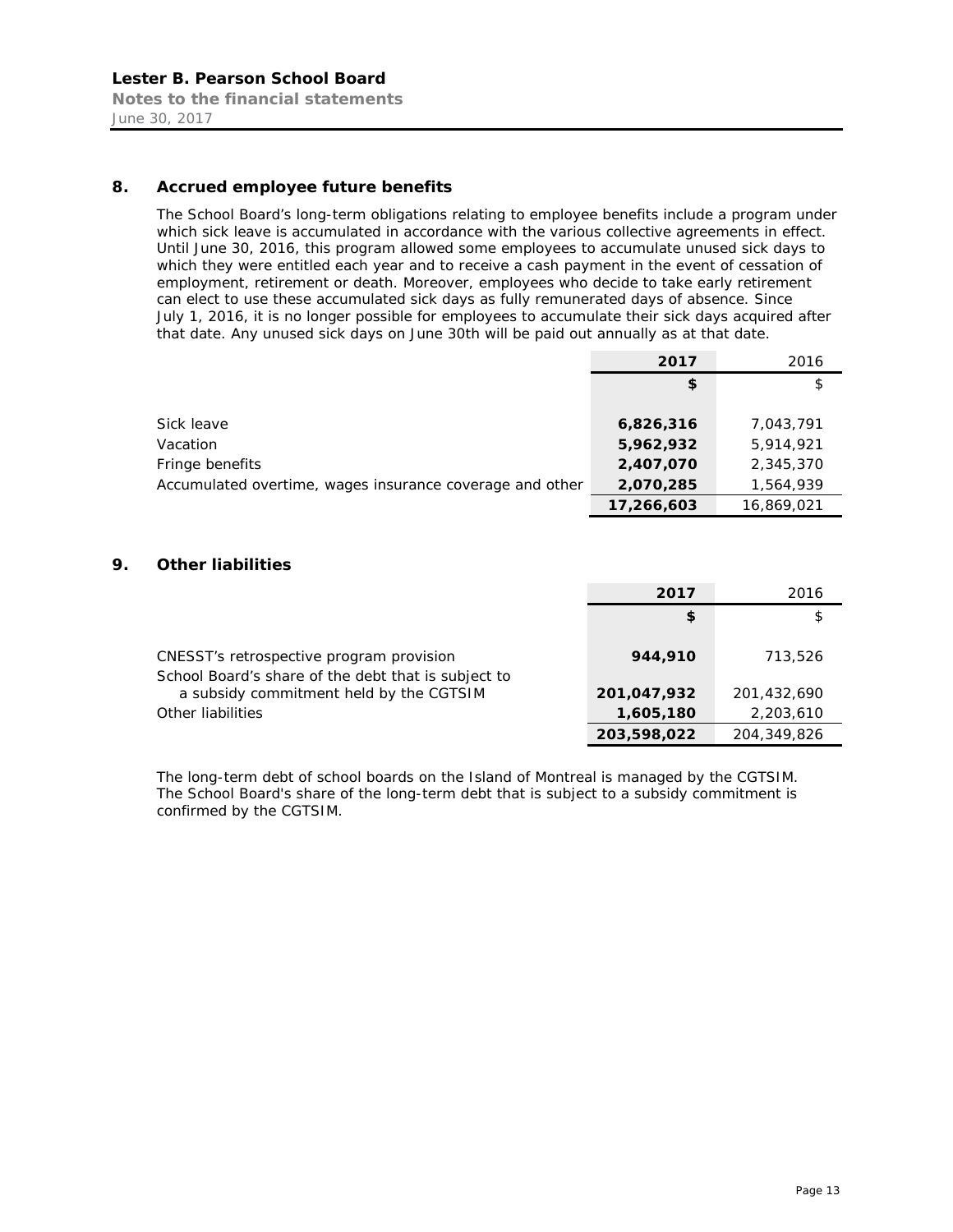**Notes to the financial statements**  June 30, 2017

# **10. Property and equipment**

|                                   |              |                    | 2017         |
|-----------------------------------|--------------|--------------------|--------------|
|                                   |              | <b>Accumulated</b> | Net carrying |
|                                   | Cost         | amortization       | amount       |
|                                   | \$           | \$                 | \$           |
|                                   |              |                    |              |
| Land development                  |              |                    |              |
| Land                              | 11,572,621   |                    | 11,572,621   |
| Land development                  | 7,330,357    | 1,818,449          | 5,511,908    |
|                                   |              |                    |              |
| <b>Buildings</b>                  |              |                    |              |
| <b>Buildings</b>                  | 252,635,500  | 160,980,505        | 91,654,995   |
| Major building improvements       | 136,867,009  | 18,635,348         | 118,231,661  |
|                                   |              |                    |              |
| Material equipment                | 26, 166, 907 | 17,346,051         | 8,820,856    |
| Specialized pedagogical equipment | 4,696,787    | 2,521,895          | 2,174,892    |
| Complex networks                  | 27,178       | 7,668              | 19,510       |
|                                   | 439,296,359  | 201,309,916        | 237,986,443  |

|                                   |             |                             | 2016                   |
|-----------------------------------|-------------|-----------------------------|------------------------|
|                                   | Cost        | Accumulated<br>amortization | Net carrying<br>amount |
|                                   | \$          | \$                          | \$                     |
| Land development                  |             |                             |                        |
| Land                              | 11,746,027  |                             | 11,746,027             |
| Land development                  | 6,640,811   | 1,441,607                   | 5,199,204              |
| <b>Buildings</b>                  |             |                             |                        |
| <b>Buildings</b>                  | 255,932,986 | 159,370,107                 | 96,562,879             |
| Major building improvements       | 125,478,640 | 14,756,597                  | 110,722,043            |
| Material equipment                | 22,947,656  | 12,753,915                  | 10,193,741             |
| Specialized pedagogical equipment | 4,323,884   | 2,076,882                   | 2,247,002              |
| Complex networks                  | 27,178      | 6,291                       | 20,887                 |
|                                   | 427.097.182 | 190,405,399                 | 236,691,783            |

The total of property and equipment includes \$4,358,357 of property and equipment in progress or development (\$2,751,402 as at June 30, 2016); \$43,073 for land development (\$124,472 as at June 30, 2016) and \$4,315,284 for major improvements and transformation (\$2,626,930 as at June 30, 2016). No amortization is taken on these property and equipment items.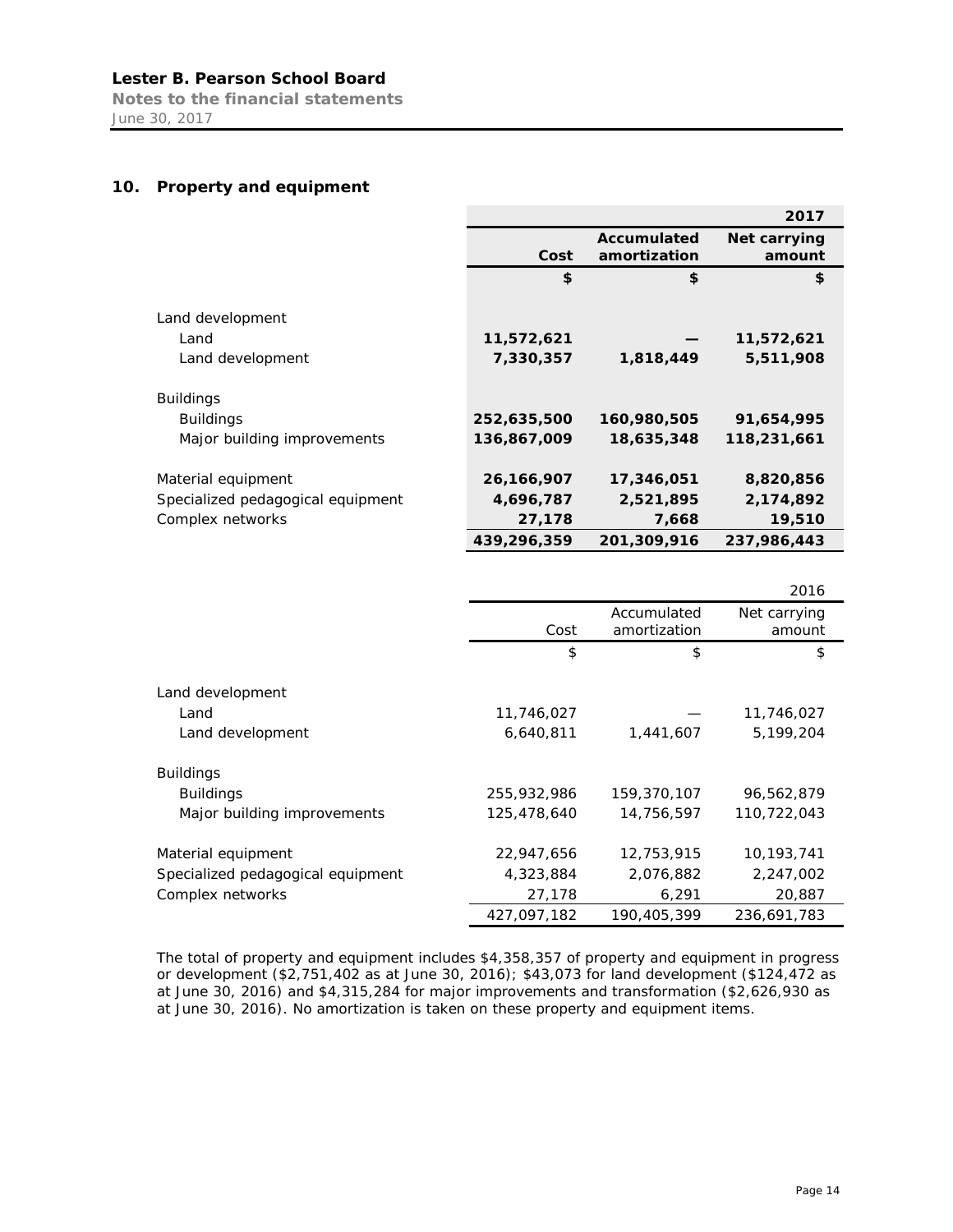#### **11. Risk management and financial risks**

#### *Risk management policy*

The School Board is exposed to various risks related to its financial instruments. The following sections provide an assessment of the risks at the financial position date of June 30, 2017.

#### *Credit risk*

Credit risk is the risk of a counterparty defaulting on contractual obligations. The School Board's credit risk is mainly associated with accounts receivable, excluding commodity taxes and with grants receivable. To reduce its credit risk, the School Board regularly analyzes the balance of its user accounts receivable and reserves an allowance for doubtful accounts, as necessary, based on the estimated realizable value. Credit risk associated with grants receivable is minimal given that the amounts come from governments.

The carrying amount of the School Board's main financial assets represents the maximum amount exposed to credit risk.

#### *Liquidity risk*

The liquidity risk of the School Board is the risk that they have difficulties honouring their obligations in relation to their financial liabilities.

As a result, the School Board is exposed to liquidity risk on the totality of its financial liabilities reported on its statement of financial position.

Managing liquidity risks consists of maintaining a sufficient amount of cash and cash equivalents and of ensuring that the School Board has a sufficient amount of authorized sources of financing. The School Board established budget and cash forecasts to ensure it has the necessary funds to fulfill its obligations.

#### *Market risk*

Market risk is the risk that the fair value or future cash flows of a financial instrument will fluctuate because of changes in market prices. Market risk includes three types of risk: currency risk, interest rate risk, and other price risk. Given the nature of its activities, the School Board is exposed only to interest rate risk.

#### *Interest rate risk*

The interest rate risk is the risk that the financial instruments will vary unfavourably according to interest rate fluctuations, whether the interest rates are fixed or variable. Fixed interest rate financial instruments expose the School Board to a fair value risk and those with variable interest rates, to a cash flow risk.

#### **12. Commitments**

In the normal course of operations, the School Board has entered into various long-term agreements. The most significant agreements have led to the following contractual obligations:

- The School Board is bound by construction, renovation and land development contracts in respect of work to be completed in the coming year and representing commitments totalling \$14,539,786.
- The School Board has signed school transportation agreements expiring on June 30, 2022 and representing commitments totalling \$12,202,902 per year, starting in 2018, and then increasing by 1% annually for the next four years.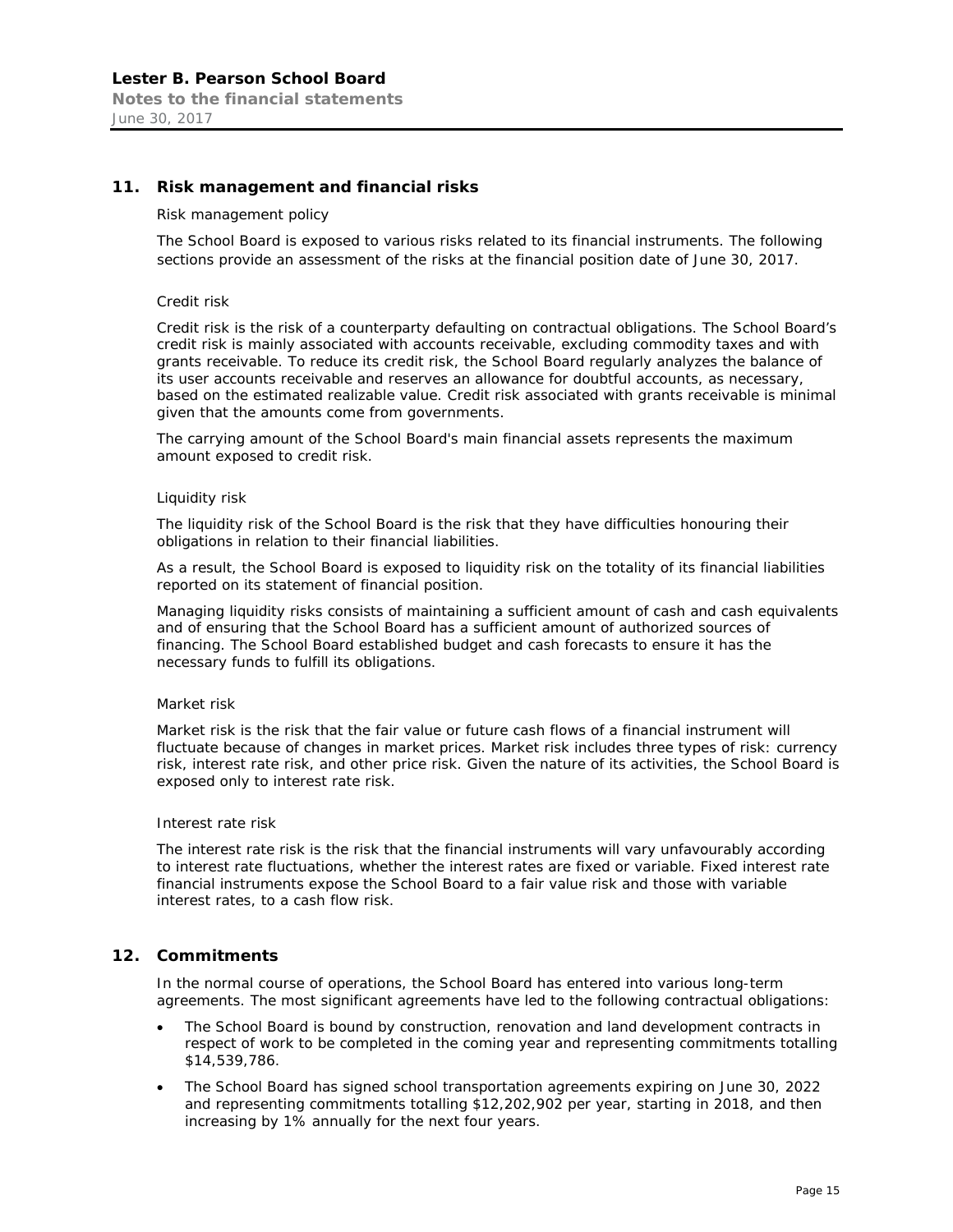#### **12. Commitments (continued)**

 The School Board has signed long-term leases for photocopiers, representing commitments totalling \$621,419; the leases expire on different dates between 2018 and 2022. The minimum lease payments for the next five years ending June 30 are as follows:

| 2018 | 265,082 |
|------|---------|
| 2019 | 175,283 |
| 2020 | 109,386 |
| 2021 | 55,308  |
| 2022 | 16,360  |

 $\mathfrak{p}$ 

- The School Board has agreed to offer professional development activities, representing a total of \$770,092, during the coming year in accordance with the various collective agreements.
- The School Board has agreed to provide services relating to certain measures for the 2015-2016 budget rules, representing a balance of \$462,254 as at June 30, 2017, in accordance with the various collective agreements.

#### **13. Contingencies**

As at June 30, 2017, outstanding claims against the School Board amount to \$1,250,294 (\$2,268,362 as at June 30, 2016) and consist of various claims on construction contracts. In respect of these claims, management has recorded a provision of \$191,667.

# **14. Related party transactions**

In addition to the related party transactions, which are already reported in the financial statements and recognized at the exchange amount, the School Board is related to all the departments, special funds, organizations and enterprises controlled directly or indirectly by the Government of Quebec or under the common control or subject to the significant influence of the Government of Quebec. The School Board had not entered into any commercial transactions with any of these related parties, other than in the normal course of its operations and under normal commercial terms. These transactions are not reported separately in the financial statements.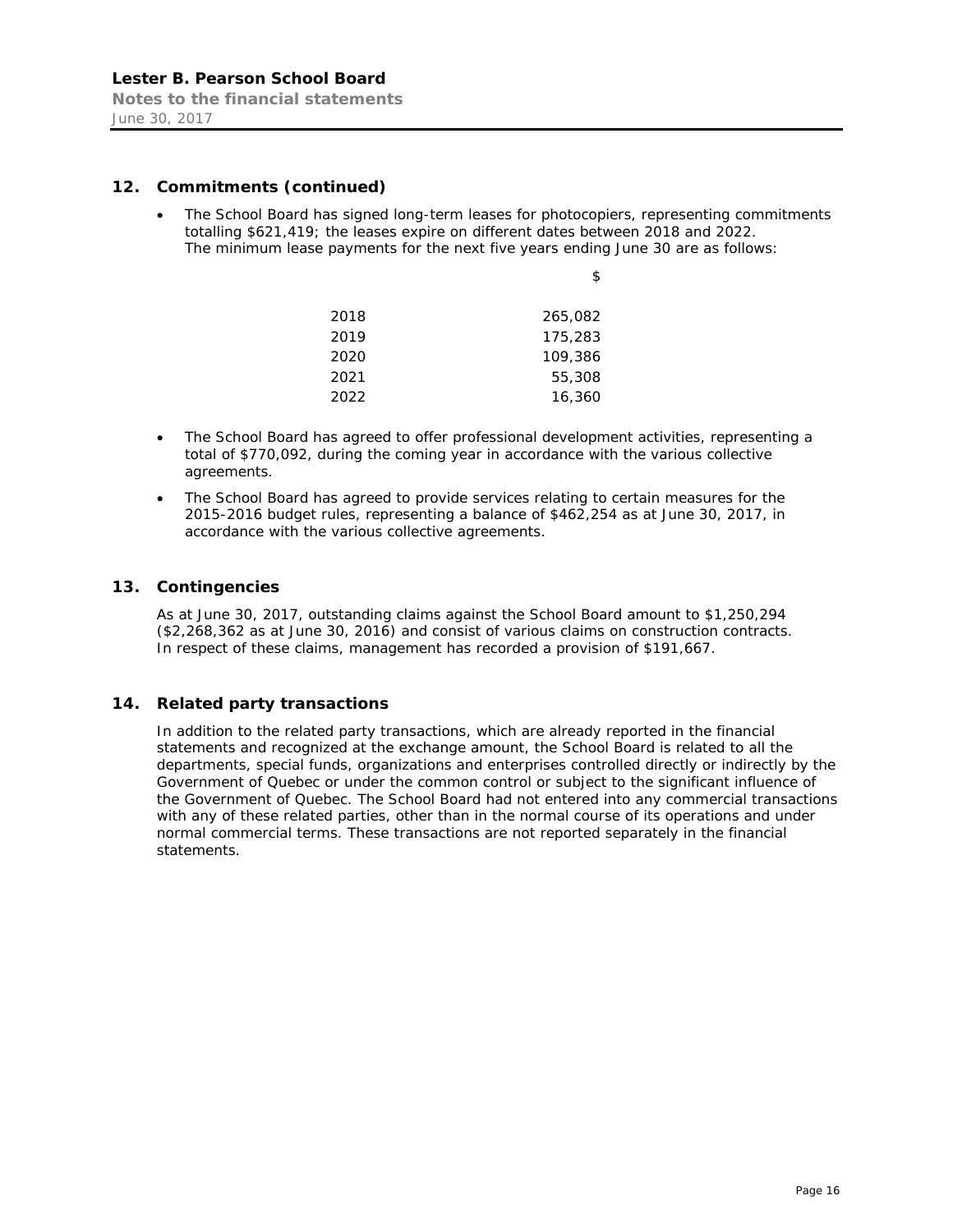**Supplementary information**  Year ended June 30, 2017 (Unaudited)

|                                                | 2017        | 2016         |
|------------------------------------------------|-------------|--------------|
|                                                | \$          | \$           |
| Breakdown of operating expenditures            |             |              |
| Teaching services                              |             |              |
| Kindergarten                                   | 8,393,644   | 7,584,902    |
| Elementary                                     | 51,054,325  | 50,043,401   |
| Secondary                                      | 49,609,496  | 45,756,609   |
| <b>Technical vocational</b>                    | 24,478,971  | 24,443,425   |
| <b>Educational intervention</b>                | 2,958,608   | 486,560      |
| Adult education                                | 6,356,980   | 6,190,422    |
|                                                | 142,852,024 | 134,505,319  |
|                                                |             |              |
| Educational support activities                 |             |              |
| Management of schools and centres              | 19,636,957  | 18,921,317   |
| <b>Educational material</b>                    | 4,120,206   | 4,329,446    |
| Complementary services                         | 26,002,468  | 24,710,685   |
| Pedagogical services                           | 10,816,473  | 12,780,034   |
| Animation and pedagogical services             | 2,232,780   | 1,815,732    |
| Professional development                       | 483,551     | 433,725      |
| Social, cultural and sports activities         | 4,272,008   | 3,922,205    |
|                                                | 67,564,443  | 66,913,144   |
|                                                |             |              |
| Extra-curricular and transportation activities |             |              |
| Living allocation                              |             | 21,000       |
| Food services                                  | 1,035,899   | 1,025,712    |
| Transportation                                 | 13,374,671  | 13, 151, 877 |
| Daycare                                        | 10,883,690  | 10,667,009   |
|                                                | 25,294,260  | 24,865,598   |
|                                                |             |              |
| Administrative activities                      |             |              |
| Council of commissioners                       | 303,109     | 299,334      |
| Management                                     | 9,404,334   | 8,908,451    |
| Corporate services                             | 2,146,330   | 2,382,399    |
| Professional development                       | 44,895      | 44,205       |
|                                                | 11,898,668  | 11,634,389   |